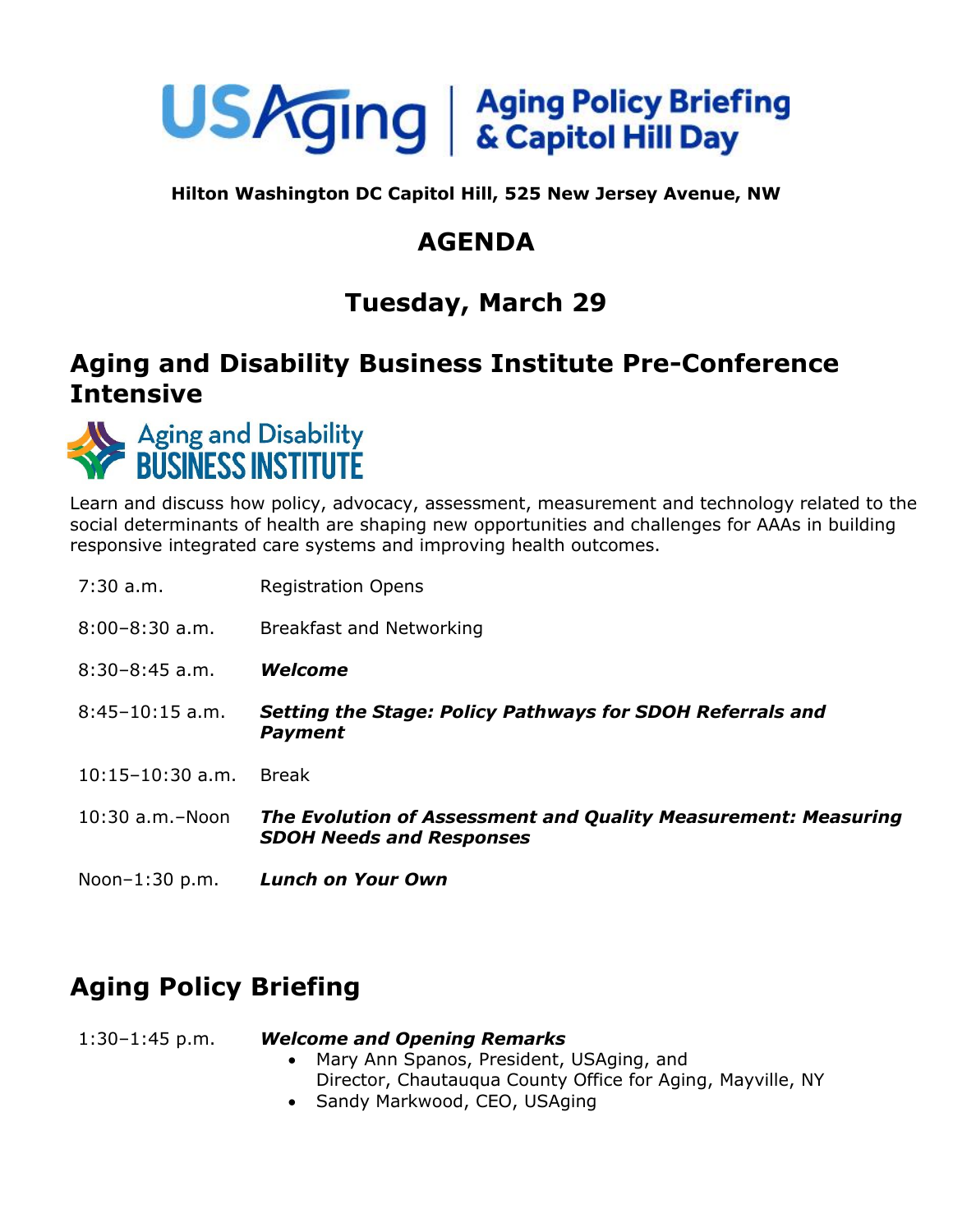| $1:45-2:15$ p.m.   | Our Advocacy Charge: USAging's 2022 Policy Agenda<br>Amy Gotwals, Chief, Public Policy and External Affairs, USAging<br>Monica Billger, Director, Public Policy and Advocacy, USAging                                                                                                                                                                                                            |
|--------------------|--------------------------------------------------------------------------------------------------------------------------------------------------------------------------------------------------------------------------------------------------------------------------------------------------------------------------------------------------------------------------------------------------|
| $2:15-3:00 p.m.$   | <b>Federal Budgeting: What It Means for Aging and Health Care Policy</b><br>Ellen Nissenbaum, Senior Vice President, Government Affairs, Center<br>on Budget and Policy Priorities                                                                                                                                                                                                               |
| $3:00-3:55$ p.m.   | <b>The Workforce Problem: Policy Challenges and Solutions</b><br>Robert Espinoza, Vice President of Policy, PHI<br>Stuart Butler, Senior Fellow in Economic Studies, Brookings<br>$\bullet$<br>Institution<br>Stacy Sanders, Majority Staff Director, Senate Special Committee on<br>$\bullet$<br>Aging (Senator Bob Casey, D-PA)                                                                |
| $3:55-4:10 p.m.$   | <b>Break</b>                                                                                                                                                                                                                                                                                                                                                                                     |
| $4:10-5:00 p.m.$   | <b>What's Next for Caregiving Policy?</b><br>Susan Reinhard, Senior Vice President, and Director of the AARP<br>Public Policy Institute<br>Rita Choula, Director of Caregiving, AARP Public Policy Institute<br>Mike Wittke, Vice President for Research & Advocacy, National<br>$\bullet$<br>Alliance for Caregiving<br>Anne Montgomery, Director, Center for Eldercare Improvement,<br>Altarum |
| $5:00 - 5:30$ p.m. | <b>Meeting With Lawmakers Live and on Zoom: What Every Advocate</b><br><b>Needs to Know Now</b><br>Amy Gotwals, Chief, Public Policy and External Affairs, USAging<br>Monica Billger, Director, Public Policy and Advocacy, USAging                                                                                                                                                              |

### **Wednesday, March 30**

7:30–8:00 a.m. Registration Opens and Breakfast Buffet

### 8:00–9:00 a.m. *Voices from Capitol Hill*

- Jennifer Baker, Senior Policy Aide, Chairman Bob Casey (D-PA), Senate Special Committee on Aging
- Jack Arriaga, Senior Legislative Assistant, Congresswoman Suzanne Bonamici (D-OR)
- Kripa Sreepada, Health Policy Advisor, Senator Tina Smith (D-MN)
- John Graham, Senior Professional Staff Member, Ranking Member Tim Scott (R-SC), Senate Special Committee on Aging*, invited*